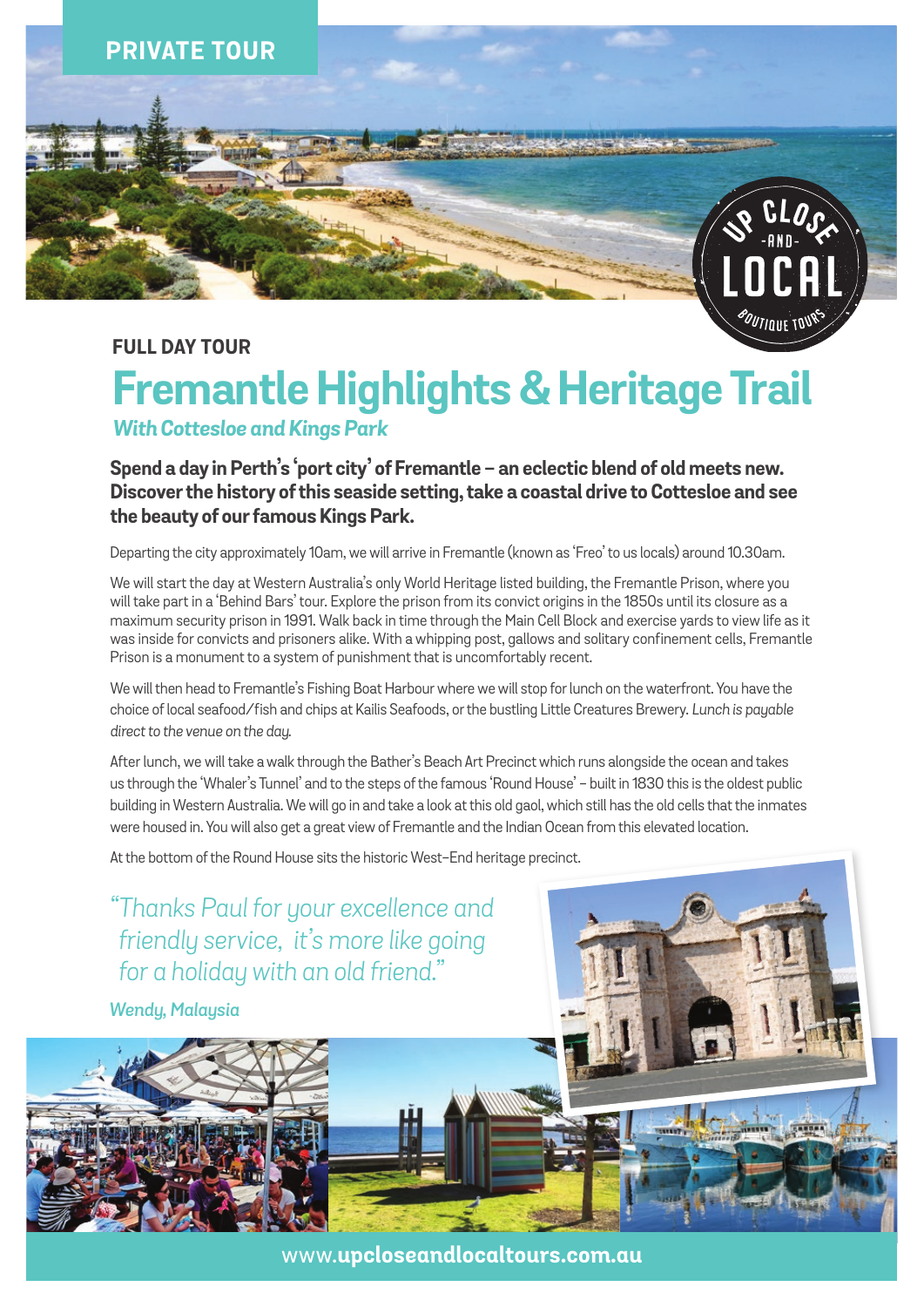# **FULL DAY TOUR Fremantle Highlights & Heritage Trail**



There are many beautiful nineteenth-century Georgian and Victorian style buildings, including over 250 buildings which have been heritage listed - many of which are now fully restored and converted to bustling shops, pubs, cafés, galleries and apartments. We will take a short walk around the historic streets, where there are several shops to purchase some interesting souvenirs made by local artisans. We will finish up on the 'Cappuccino strip' where you can grab an afternoon coffee if you wish.

To finish the day, we will take a scenic coastal drive back to your Perth accommodation via the well-known local's beach of Cottesloe, where you can stop to get a photo of the iconic Indiana Tea House and the afternoon sun over the Indian Ocean.

As we come back into the City we will drive through Kings Park, one of the world's largest inner city parks. Here we will stop at a lookout where you will get sweeping views across the City and Swan River, and you can also visit the State War Memorial or walk among the treetops and enjoy spectacular views of the city skyline on the Lotterywest Federation Walkway. The journey extends 620 metres through the Western Australian Botanic Garden over an arched bridge suspended among a canopy of tall eucalypts.

We will arrive back at your Perth City accommodation approximately 4.30pm.

**As this is a private tour for your group, it can be customised to suit your interests. If there is anything you would like to extend, remove or add please just let us know.**

### **optional extras for this tour:**

#### **Add a Little Creatures Brewery Tour for \$20 AUD per person**

Take a guided tour of the famous brewery and learn about all things brewing along with the story of Little Creatures. Learn about the great ingredients they use, the brewing process and finish with a guided tasting of their classic Australian beers and ciders (note this tour takes around 1 hour and is for adults 18+ only).



www.**upcloseandlocaltours.com.au**